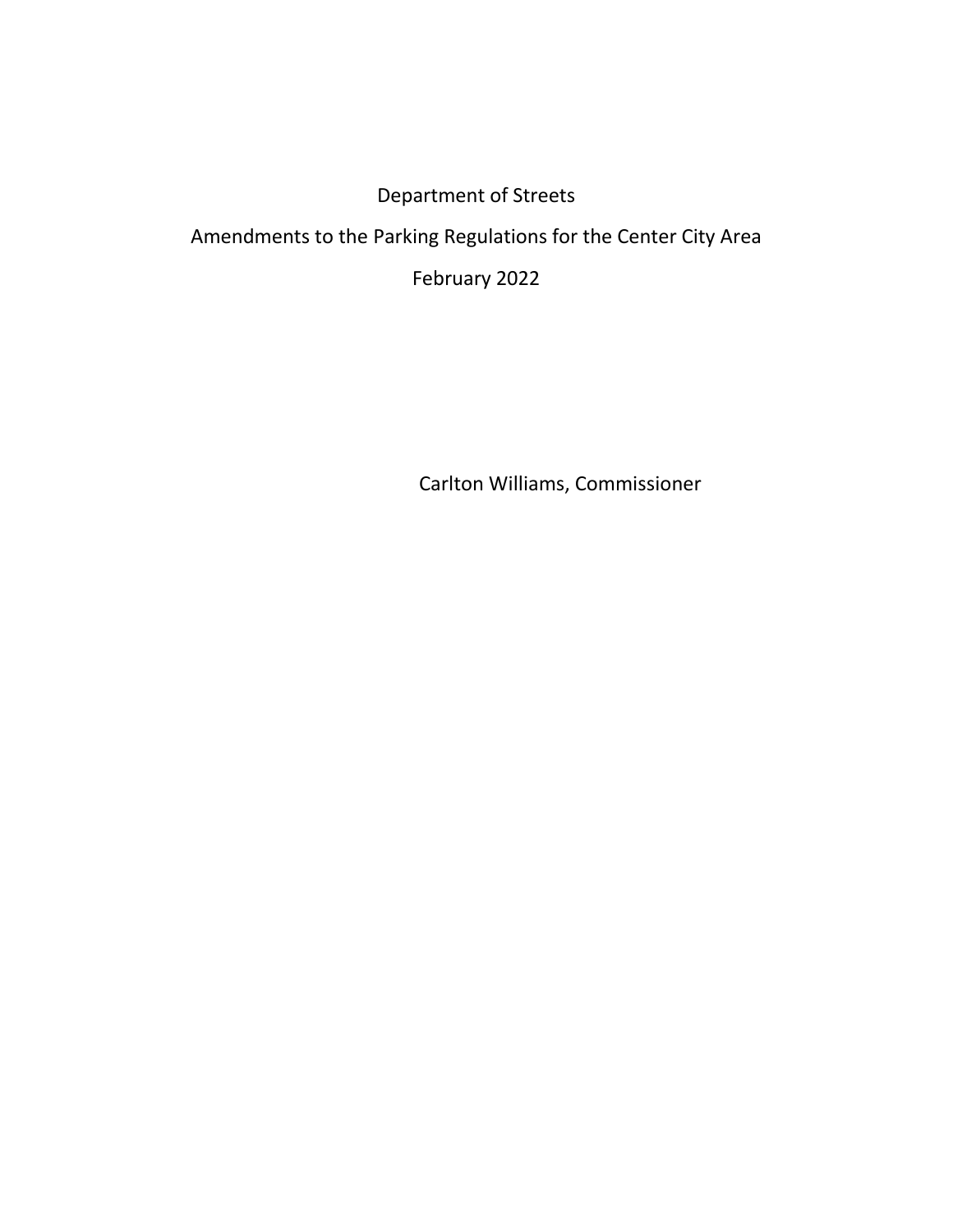| <b>EXISTING</b> |                                     |                              |                           |                |               |
|-----------------|-------------------------------------|------------------------------|---------------------------|----------------|---------------|
| <b>Days</b>     | <b>Hours</b>                        | <b>Regulation</b><br>$TAZ^*$ | <b>Approx # Of Spaces</b> | <b>RPP/CNT</b> | Paid/Timing   |
|                 | 1500 LOMBARD ST. S/S (EAST TO WEST) |                              |                           |                |               |
| 7 DAYS          | 24HRS                               | NPAT*                        | 2                         |                |               |
| 7 DAYS          | 24HRS                               | $PD*$                        | $\mathbf{1}$              |                |               |
| MON-SAT         | 8AM-6:30PM                          | 2HR PD*                      |                           |                | <b>PAID</b>   |
| MON-SAT         | 8AM-6:30PM                          | 2HR PK                       | 5                         | $\mathbf{1}$   | <b>PAID</b>   |
| 7 DAYS          | 24HRS                               | NSAT*                        | 3                         |                |               |
| 7 DAYS          | 8AM-6:30PM                          | PVLO <sup>*</sup>            | $\overline{3}$            |                | <b>TIMING</b> |
| <b>MON-SAT</b>  | 8AM-6:30PM                          | 2HR PK                       | $5\phantom{1}$            | $\mathbf{1}$   | <b>PAID</b>   |
| 7 DAYS          | 24HRS                               | $NSAT*$                      | 1                         |                |               |

| <b>PROPOSED</b> |                                     |                       |                            |              |             |  |  |  |
|-----------------|-------------------------------------|-----------------------|----------------------------|--------------|-------------|--|--|--|
| Days            | <b>Hours</b>                        | Regulation<br>$TAZ^*$ | Approx # Of Spaces RPP/CNT |              | Paid/Timing |  |  |  |
|                 | 1500 LOMBARD ST. S/S (EAST TO WEST) |                       |                            |              |             |  |  |  |
| l7 DAYS         | 24HRS                               | NPAT*                 | $\overline{2}$             |              |             |  |  |  |
| 7 DAYS          | 24HRS                               | $PD*$                 | 1                          |              |             |  |  |  |
| MON-SAT         | 8AM-6:30PM                          | 2HR PD*               |                            |              | <b>PAID</b> |  |  |  |
| IMON-SAT        | 8AM-6:30PM                          | 2HR PK                | 5                          | 1            | PAID        |  |  |  |
| 7 DAYS          | 24HRS                               | NSAT*                 | 3                          |              |             |  |  |  |
| <b>MON-SAT</b>  | 8AM-6:30PM                          | 2HR PK                | 8                          | $\mathbf{1}$ | <b>PAID</b> |  |  |  |
| 7 DAYS          | 24HRS                               | $NSAT*$               | $\mathbf{1}$               |              |             |  |  |  |